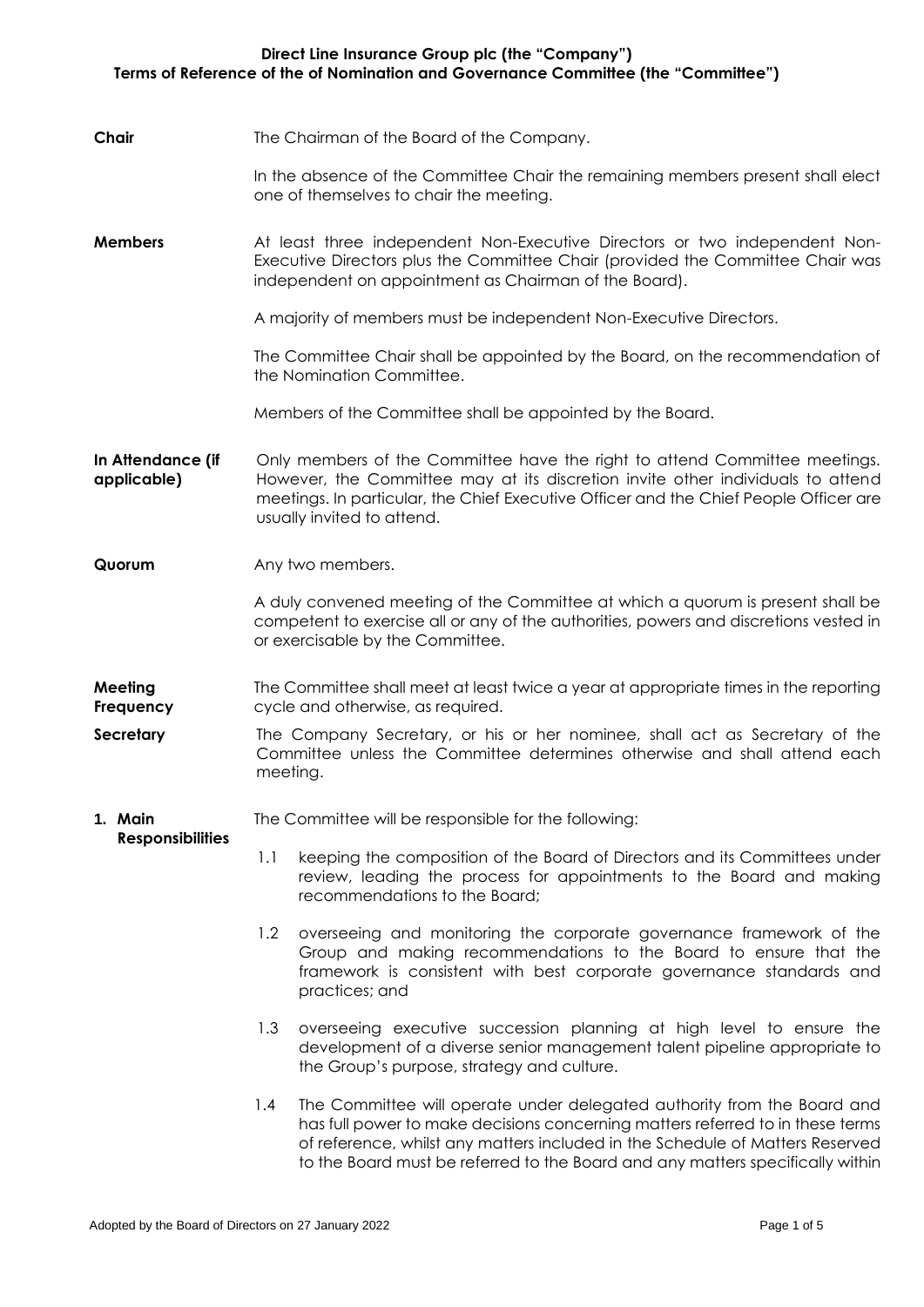the terms of reference of other Committees of the Board will be dealt with by such Committees; and

- 1.5 All other matters will be dealt with by the Chief Executive Officer or his delegates under the general management authority delegated by the Board.
- **2. Detailed**  The Committee will be responsible for:

## **Responsibilities**

- 2.1 Keeping the structure, size and composition (including the skills, knowledge, experience and diversity) of the Board under regular review, and making recommendations to the Board with regard to any changes as necessary.
- 2.2 Before any appointment is considered by the Board, evaluating the balance of skills, knowledge, experience and diversity on the Board, and, in the light of this evaluation, preparing a description of the role and capabilities required for a particular appointment.
- 2.3 For the appointment of the Chairman (the selection of whom is a matter reserved to the Board), preparing a job specification, including the time commitment expected. A proposed Chairman's other significant commitments should be disclosed to the Board before appointment and any changes to the Chairman's commitments should be reported to the Board as they arise.
- 2.4 When identifying and nominating suitable candidates the Committee should:
	- 2.4.1 use open advertising and/or the services of external advisers to facilitate the search;
	- 2.4.2 consider candidates from a wide range of backgrounds;
	- 2.4.3 take into account the other demands on candidate's time; and
	- 2.4.4 consider candidates on merit and against objective criteria and with due regard for the benefits of diversity on the Board, including gender, taking care that appointees have enough time available to devote to the position.
- 2.5 Identifying and nominating, for the approval of the Board, candidates to fill board vacancies as and when they arise.
- 2.6 Ensuring that, on appointment to the Board, Non-Executive Directors (including the Chairman) receive a formal letter of appointment setting out clearly what is expected of them in terms of time commitment, Committee service and involvement outside Board meetings.
- 2.7 Prior to the appointment of a Director, requiring the proposed appointee to disclose any other business interests that may result in a conflict of interest and thereafter requiring such appointee to report any future business interests that could result in a conflict of interest.
- 2.8 Recommending to the Board the appointment or removal of the Chairs of the Audit, Board Risk, Corporate Social Responsibility, Investment, Nomination or Remuneration Committees; and recommending to the Board the appointment or removal of any members of the Audit, Board Risk, Corporate Social Responsibility, Investment, Nomination or Remuneration Committees, in consultation with the Chairs of those Committees.
- 2.9 Considering, and recommending to the Board, suitable candidates for the role of Senior Independent Director.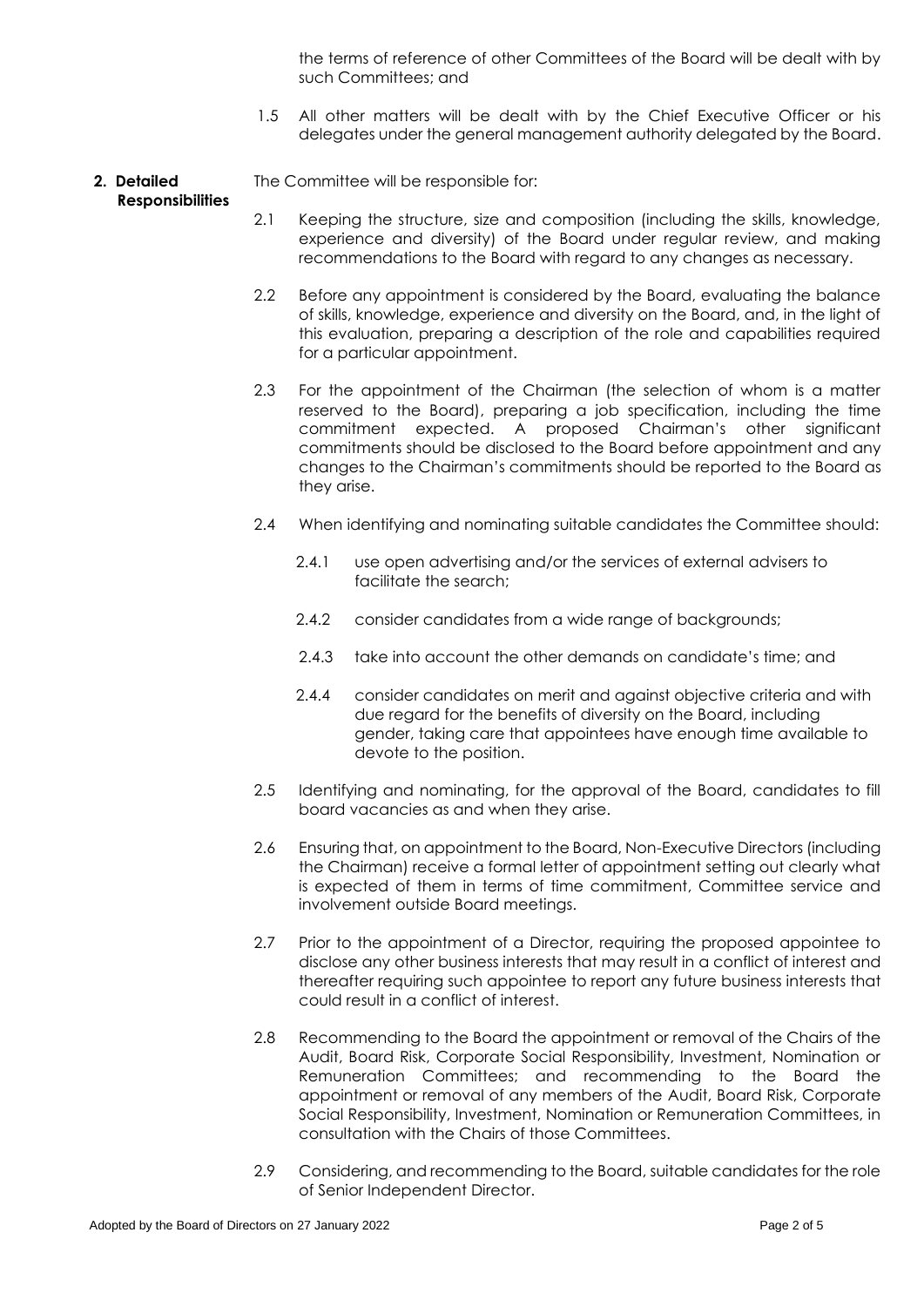- 2.10 Considering succession planning for Directors and Senior Management positions and overseeing the development of a diverse pipeline for succession.
- 2.11 Keeping under review the leadership needs of the Group, both Executive and Non-Executive, with a view to ensuring the continued ability of the Group to compete effectively in the marketplace.
- 2.12 Reviewing the continued independence of the Non-Executive Directors and making recommendations to the Board prior to the submission of any Non-Executive Director for re-election at an Annual General Meeting of the Company.
- 2.13 Making recommendations to the Board concerning:
	- 2.13.1 the re-election by shareholders of directors under the annual reelection provisions of the UK Corporate Governance Code as amended from time to time (the 'Code') or the Articles of Association; and
	- 2.13.2 the re-appointment of directors at the conclusion of their specified term of office;

in each case having due regard to their performance and ability to continue to contribute to the Board in light of the knowledge, skills, experience required and the need for progressive refreshing of the Board (applying a particularly rigorous review in relation to Directors being re-elected for a term beyond six years).

- 2.14 Reviewing annually the time required from Non-Executive Directors (including the Chairman). Performance evaluations should be used to assess whether the Non-Executive Directors are spending enough time to fulfil their duties.
- 2.15 Keeping up to date and fully informed about strategic issues and commercial changes affecting the Group and the markets in which it operates.
- 2.16 Considering any matters relating to the continuation in office of any Director at any time, including the suspension or termination of service of an Executive Director as an employee of the Group subject to the provisions of the law and their service contract, and making recommendations to the Board accordingly.
- 2.17 Recommending to the Board the appointment of any Director to executive or other office within the Group, or of an Executive Director to any office outside the Group.
- 2.18 Keep under review the Company's compliance with the Code and recommend to the Board any changes to the Company' corporate governance practices that the Committee considers necessary or desirable.
- 2.19 Monitoring emerging trends in, and consultations on, corporate governance matters, considering their potential effect on the Group's governance arrangements and recommending any relevant changes to the Board as appropriate.
- 2.20 Reviewing and monitoring the Group's approach to subsidiary governance.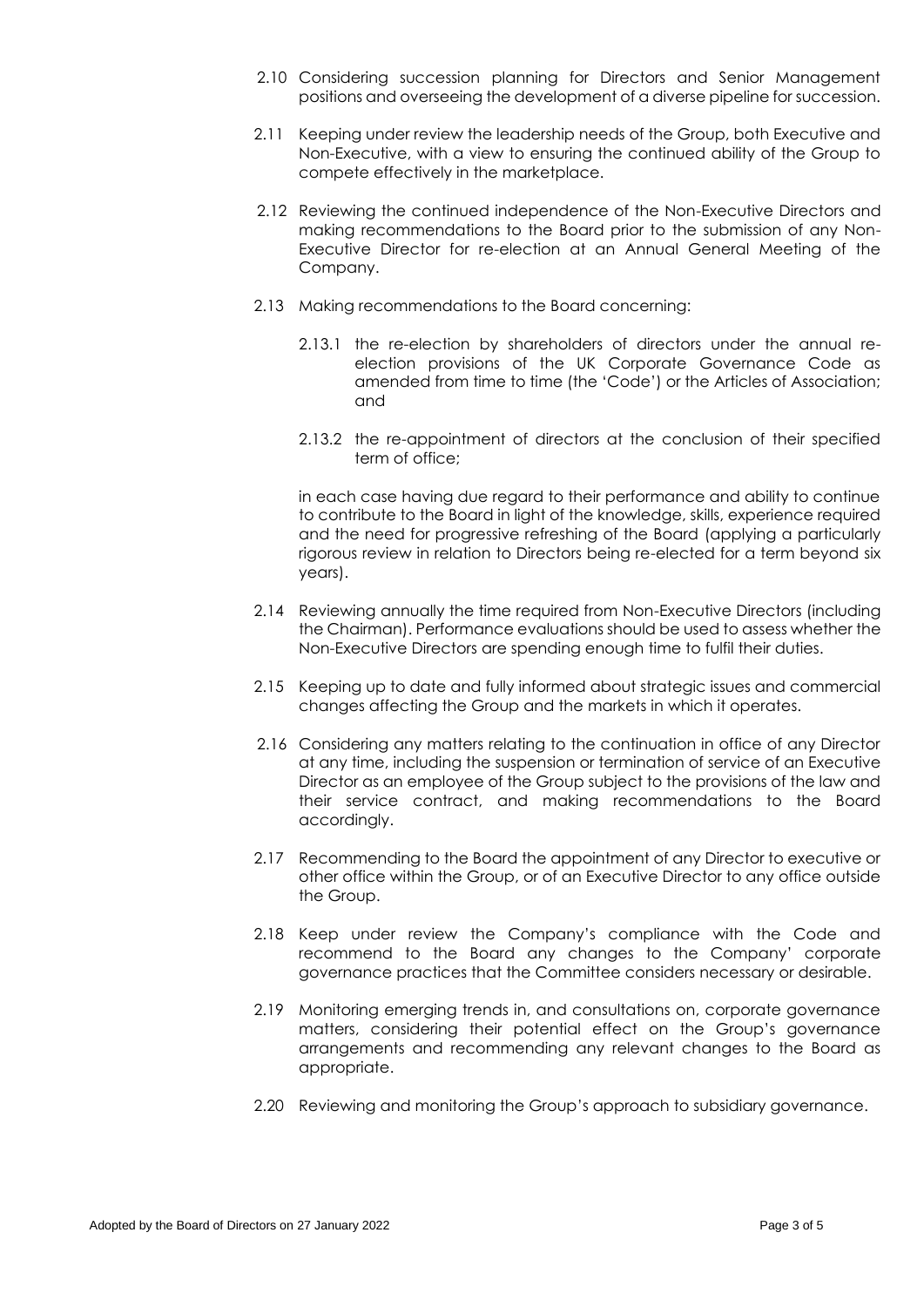- **3. Governance and Resources** The Committee shall:
	- 3.1 have access to sufficient resources in order to carry out its duties, including access to the Company Secretariat for assistance as required;
	- 3.2 be provided with appropriate and timely training, both in the form of an induction programme for new members and on an ongoing basis for all members;
	- 3.3 give due consideration to laws and regulations, the provisions of the Code and the requirements of the UK Listing Authority's Listing, Prospectus and Disclosure and Transparency Rules and any other applicable rules, as appropriate;
	- 3.4 oversee any investigation of activities which are within its terms of reference; and
	- 3.5 arrange for periodic reviews of its own performance and, annually, review its terms of reference to ensure it is operating at maximum effectiveness and recommend any changes it considers necessary to the Board for approval.

The Committee is authorised to:

- 3.6 select external consultants to assist the Committee in discharging any of its responsibilities including, but not limited to, searching for candidates for appointment to the Board;
- 3.7 seek any information it requires from any employee or contractor of the Group in order to perform its duties and may call any employee or request any contractor to be questioned at a meeting of the Committee;
- 3.8 obtain, at the Group's expense, external legal or other professional advice on any matter within its terms of reference; and
- 3.9 have the right to publish in the company's annual report, details of any issues that cannot be resolved between the Committee and the Board.
- **4. Reporting** The Committee's duties and activities during the year shall be disclosed in the Annual Report and Accounts. The relevant report should include:
	- 4.1 the process the Committee has used in relation to Board appointments, its approach to succession planning and how both support developing a diverse pipeline;
	- 4.2 how the Board evaluation has been conducted, the nature and extent of an external evaluator's contact with the Board and individual directors, the outcomes and actions taken, and how it has or will influence Board composition;
	- 4.3 where an external search company has been used, it shall be identified in the Annual Report and a statement made as to whether it has any connection with the Company or individual directors;
	- 4.4 the gender balance of those in the Senior Management and their direct reports;
	- 4.5 a statement of the Board's policy on diversity and inclusion, its objectives and linkage to company strategy, how it has been implemented and progress on achieving the objectives; and